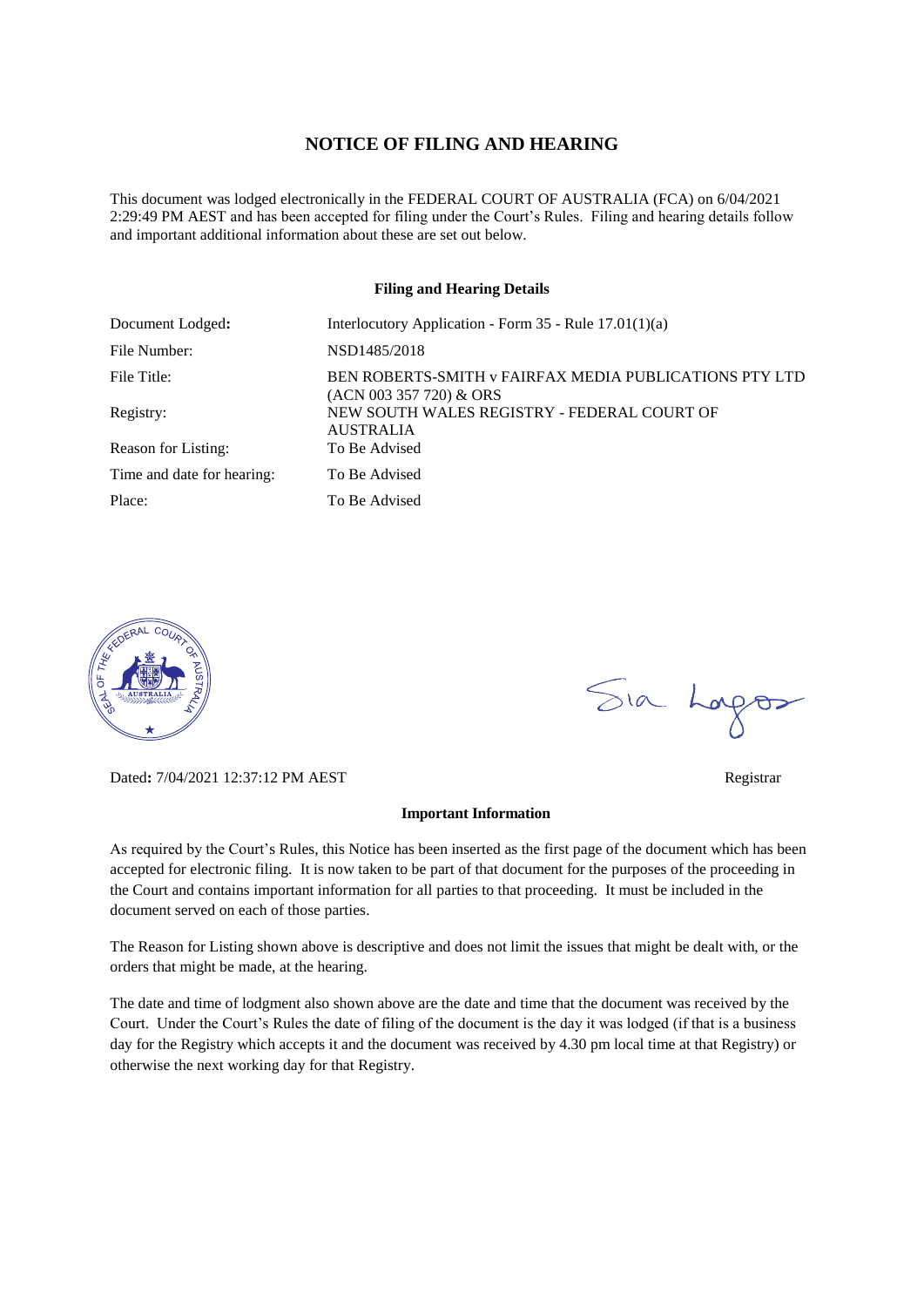**Form 35 Rule 17.01(1)** 



# **Amended Interlocutory application**

No. NSD1485, 1486 and 1487 of 2018

Federal Court of Australia District Registry: New South Wales Division: General

### **Ben Roberts-Smith**

Applicant

## **Fairfax Media Publications Pty Limited** and Ors

Respondents

To the Applicant

The Respondents apply for the interlocutory orders set out in this application.

The Court will hear this application, or make orders for the conduct of the proceeding, at the time and place stated below. If you or your lawyer do not attend, then the Court may make orders in your absence.

### **Time and date for hearing:**

**Place:** Law **Courts Building,** Queens Square, Phillip Street Sydney NSW 2000

The Court ordered that the time for serving this application be abridged to [Registry will insert date, if applicable]

Date:

Signed by an officer acting **with the** authority of the District Registrar

| Filed on behalf of         |                                  | Fairfax Media Publications Pty Limited, Nick McKenzie,<br>Chris Masters and David Wroe, Respondents |     |                            |  |
|----------------------------|----------------------------------|-----------------------------------------------------------------------------------------------------|-----|----------------------------|--|
| Prepared by                |                                  | Peter Bartlett                                                                                      |     |                            |  |
| Law firm                   |                                  | Minter Ellison                                                                                      |     |                            |  |
| Tel                        | +61 3 8608 2037                  |                                                                                                     | Fax | +61 3 8608 1088            |  |
| Email                      | Peter.Bartlett@minterellison.com |                                                                                                     |     |                            |  |
| <b>Address for service</b> |                                  | 447 Collins Street                                                                                  |     |                            |  |
|                            |                                  | Melbourne VIC 3000                                                                                  |     |                            |  |
|                            |                                  |                                                                                                     |     | [Form approved 01/08/2011] |  |

ME\_182407538\_1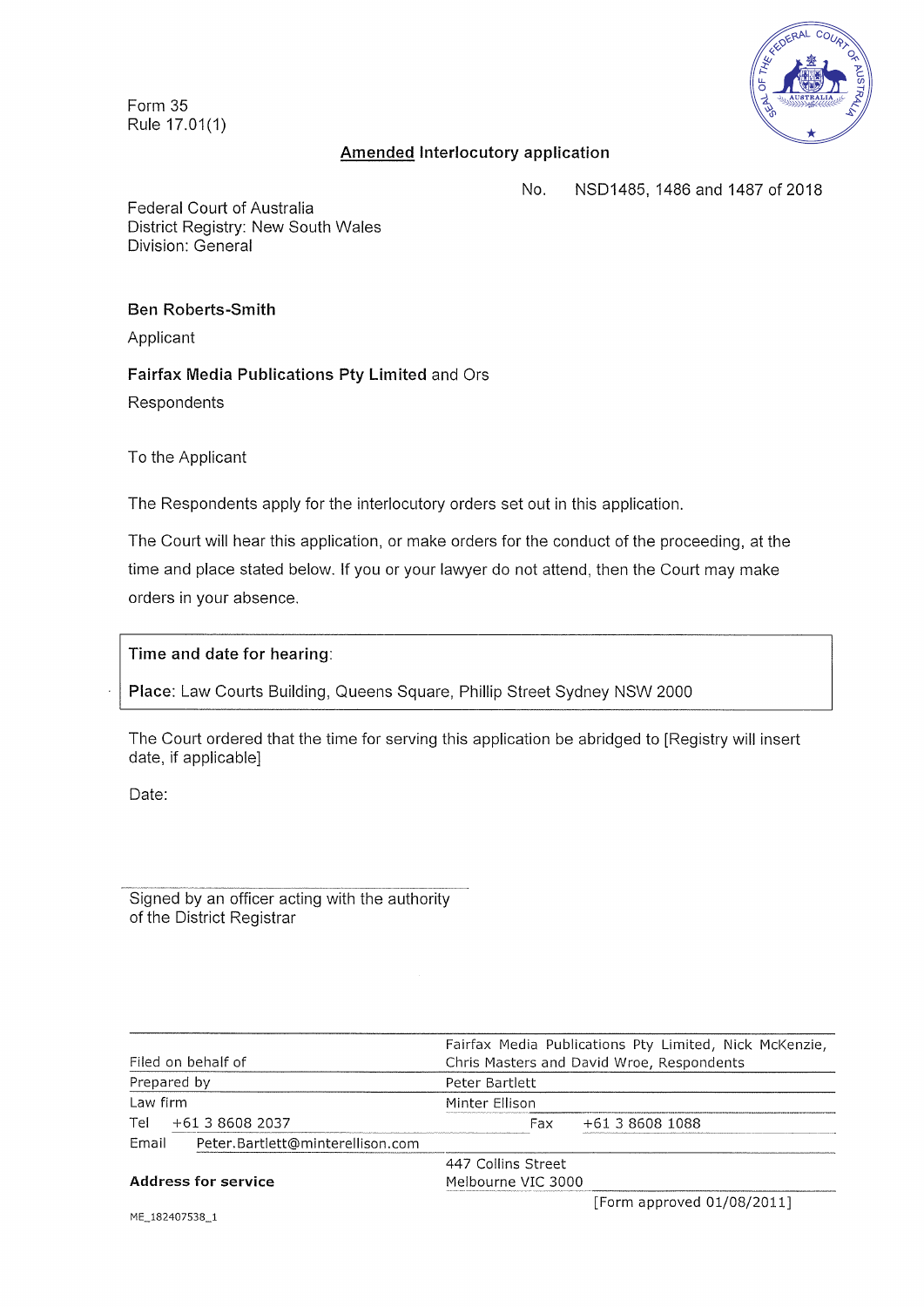

# Interlocutory orders sought

- 1. The Respondents be granted leave to issue a Subpoena to Give Evidence at the trial to each of the following persons:
	- (a) Person 24;
	- (b) Person 31;
	- (c) Person 40;
	- (d) Person 41;
	- (e) Person 42;
	- (f) Person 43;
	- (g) Person 56;
	- (h) Person 69;
	- (i) Person 70;
	- (j) Emma Roberts-Smith;
	- (k) Danielle Scott-Flanders;
	- (I) John McLeod.
- 2. The respondents be granted leave to amend their Defence to include particulars in the document entitled "SECRET — Confidential —Additional truth particulars" to be served in accordance with the s38B orders made on 5 March 2021.
- 3. The Respondents be granted leave to file and serve an Outline of Evidence for Person 18.
- 4. The Respondents be granted leave to file and serve an Outline of Evidence for John McLeod.
- 5. Such further or other order as the Court thinks fit.

### Service on the Applicant

It is intended to serve this application on the Applicant and on the Commonwealth of Australia.